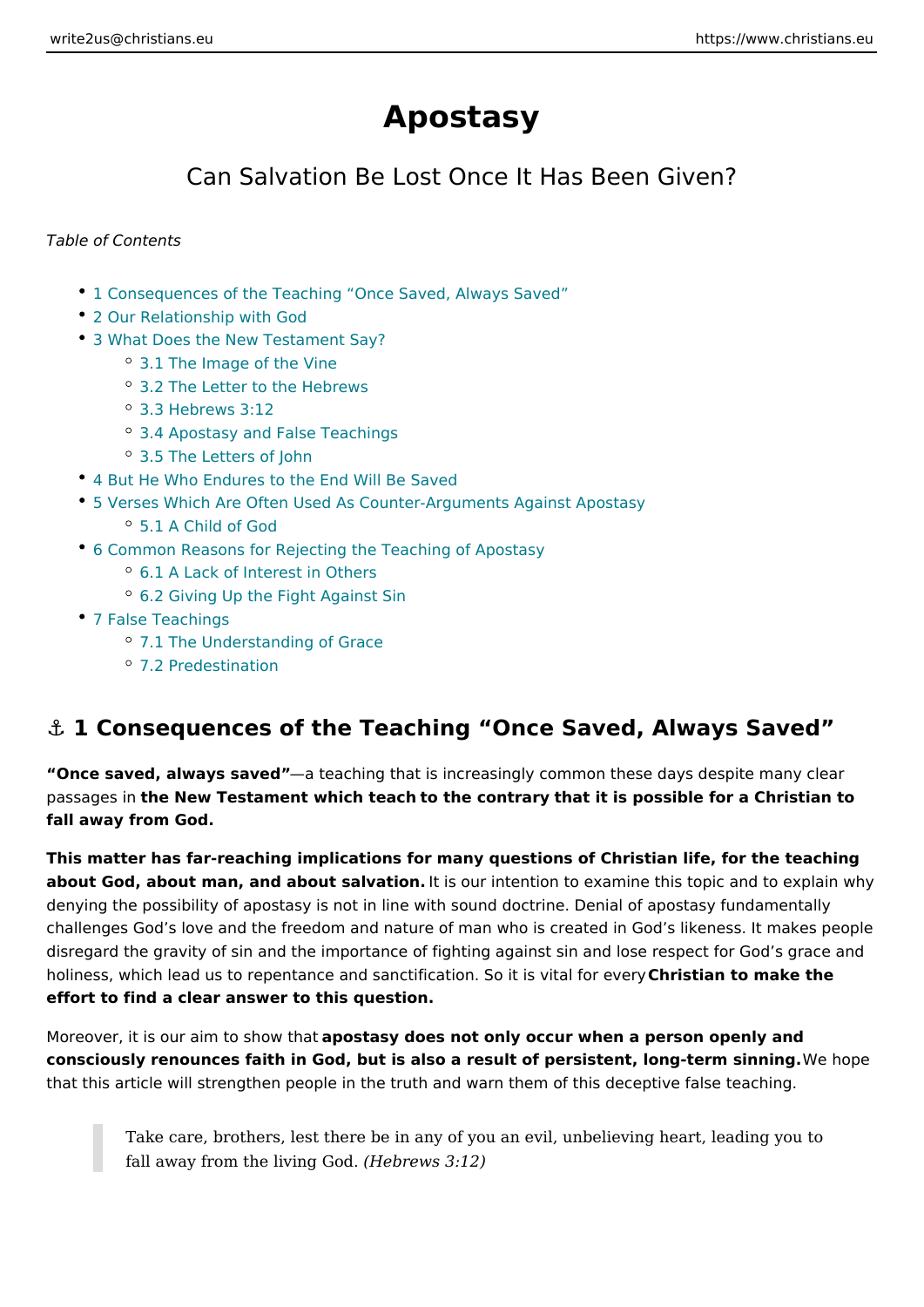# <span id="page-1-0"></span>**⚓ 2 Our Relationship with God**

The living God wants a living relationship with us. **He created us in his image:** as free persons and real reflection of his own being. Acting always in accordance with love, which is the essence of his nature, God does not treat us as if we were puppets but **he respects our decisions,** he accepts that they have an impact on us and bring about consequences.

**A living relationship can develop only on the basis of a free decision.** Yet, just as we can freely decide for a life with God, we can also decide to turn away from him. The New Testament clearly speaks of the danger of falling short of the great grace of salvation through the trickery of sin and of ending up in blindness and darkness—being lost.

So, we understand apostasy as the loss, or rejection, of relationship with God.

## **⚓ 3 What Does the New Testament Say?**

## **⚓ 3.1 The Image of the Vine**

I am the true vine, and my Father is the vine dresser. Every branch in me that does not bear fruit he takes away, and every branch that does bear fruit he prunes, that it may bear more fruit. Already you are clean because of the word that I have spoken to you. Abide in me, and I in you. As the branch cannot bear fruit by itself, unless it abides in the vine, neither can you, unless you abide in me. I am the vine; you are the branches. Whoever abides in me and I in him, he it is that bears much fruit, for apart from me you can do nothing. If anyone does not abide in me he is thrown away like a branch and withers; and the branches are gathered, thrown into the fire, and burned. *(John 15:1–6)*

Every branch that bears no fruit will be cut off and burnt in the fire. A branch can bear fruit only if it **remains,** in the vine, which means when it is **one** with it. A branch has a living connection to the vine. Jesus spoke about people who have a relationship to him. Whoever does not remain in the relationship with him becomes fruitless and, figuratively speaking, will be cut off and burned.

The words of Jesus here make clear that **it is possible to lose one's relationship with him.…**

### **⚓ 3.2 The Letter to the Hebrews**

For it is impossible, in the case of those who have once been enlightened, who have tasted the heavenly gift, and have shared in the Holy Spirit, and have tasted the goodness of the word of God and the powers of the age to come, and then have fallen away, to restore them again to repentance, since they are crucifying once again the Son of God to their own harm and holding him up to contempt. For land that has drunk the rain that often falls on it, and produces a crop useful to those for whose sake it is cultivated, receives a blessing from God. But if it bears thorns and thistles, it is worthless and near to being cursed, and its end is to be burned. *(Hebrews 6:4–8)*

When people who once repented, had been enlightened and shared in the Holy Spirit fall back into a life of sin, they nail the Son of God—in figurative sense—to the cross all over again and expose him to mockery. Such people deny the power of salvation in Jesus because salvation leads believers to freedom from sins.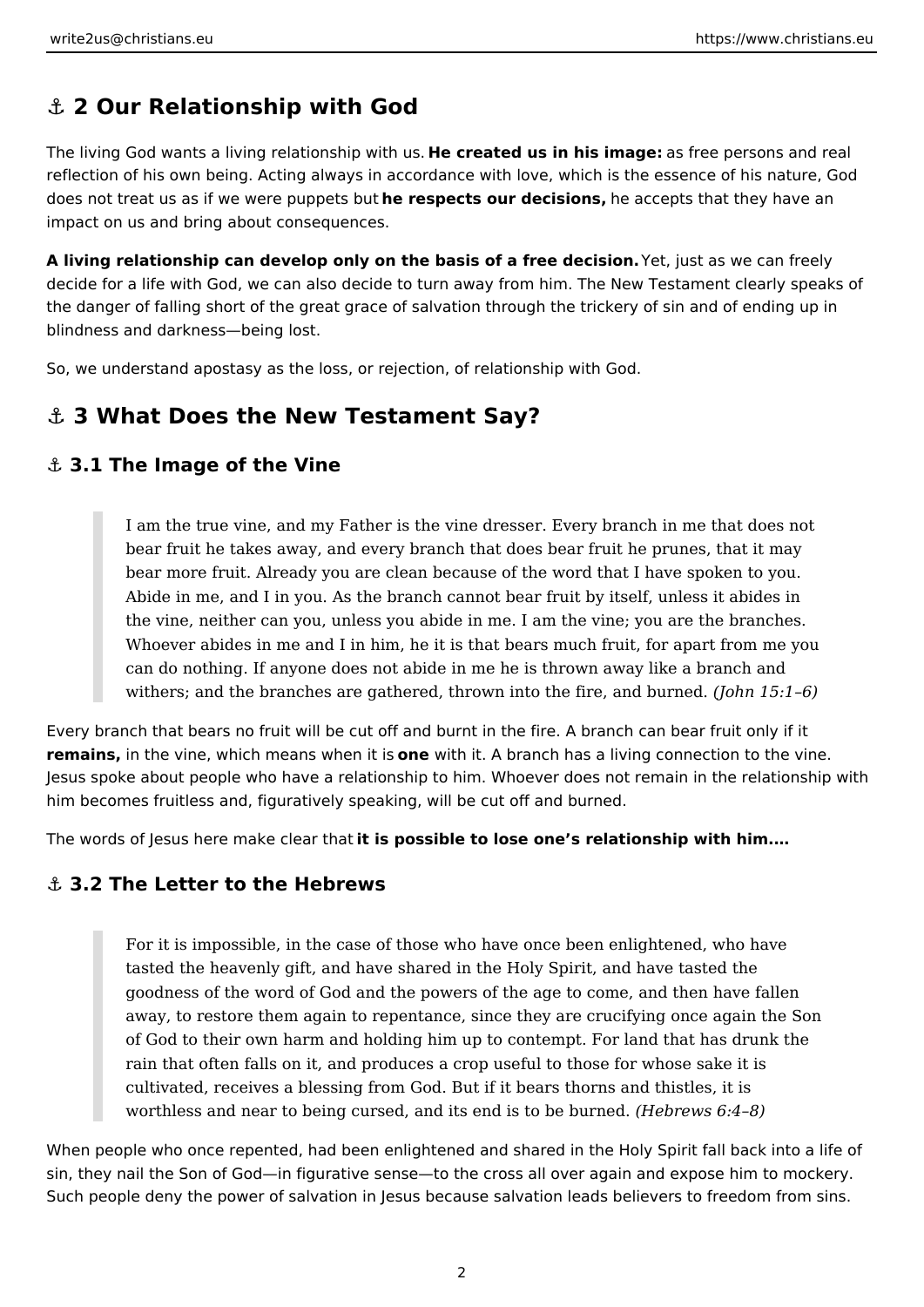<span id="page-2-0"></span>Such people can no longer repent from the hardening and blindness they chose c

It is only when somebody has repented that you can say of them that they have Moreover, the expression to restore them again to repentance unambiguously p person had already repented once before, and in that way become a Christian.

The same is meant by crucifying lohe Squainf God, since it implies that the person question had already received the benefits of Jesus act of salvation.

To taste the heavenly gift does not mean to only get a taste of it, or to try it o generally alien, as it is sometimes interpreted. Nobody would claim that because Jesus tasted death it means he did not really die.

For if we go on sinning deliberately after receiving the knowledge of the longer remains a sacrifice for sins, but a fearful expectation of judgeme fire that will consume the adversaries. Anyone who has set aside the la without mercy on the evidence of two or three witnesses. How much wor do you think, will be deserved by the one who has spurned the Son of G profaned the blood of the covenant by which he was sanctified, and has Spirit of grace? For we know him who said, Vengeance is mine; I will re again. The Lord will judge his people. It is a fearful thing to fall into living God Hebrews 10:26 31)

These verses speak again about people who received the knowledge of the truth considering himself to be one of them. In the New Testament, receiving the know of saying that a person becomes a Christian. An expectation of judgement, and consume the adversaries can only refer to people who are eternally separated f there no longer remains a sacrifice for sins hints at the fact that the sacrifice accepted by that person, which is also expressed by their having been sanctified covenant.

According to this passage, a person can lose their salvation through wilful, i.e. continual sinnimigis not necessarily the conscious renunciation of his faith in Jes causes a Christian to fall away. Even backsliding gradually into sin can lead to that person is worse than the state of someone who had never become a Christia

### &" 3.3 Hebrews 3:12

The verse quoted in the beginning of this article urges the readers to be watchful sisters in their community so that nobody has the heart leading them to fall awa Here, as well as in other passages, we can see that there is a close connection of the biblical commitment and accountability of believers to each other and to (

From time to time people raise the objection that the above-mentioned passages However, the letter on the whole, and the passages we have examined in particu brothers in faith.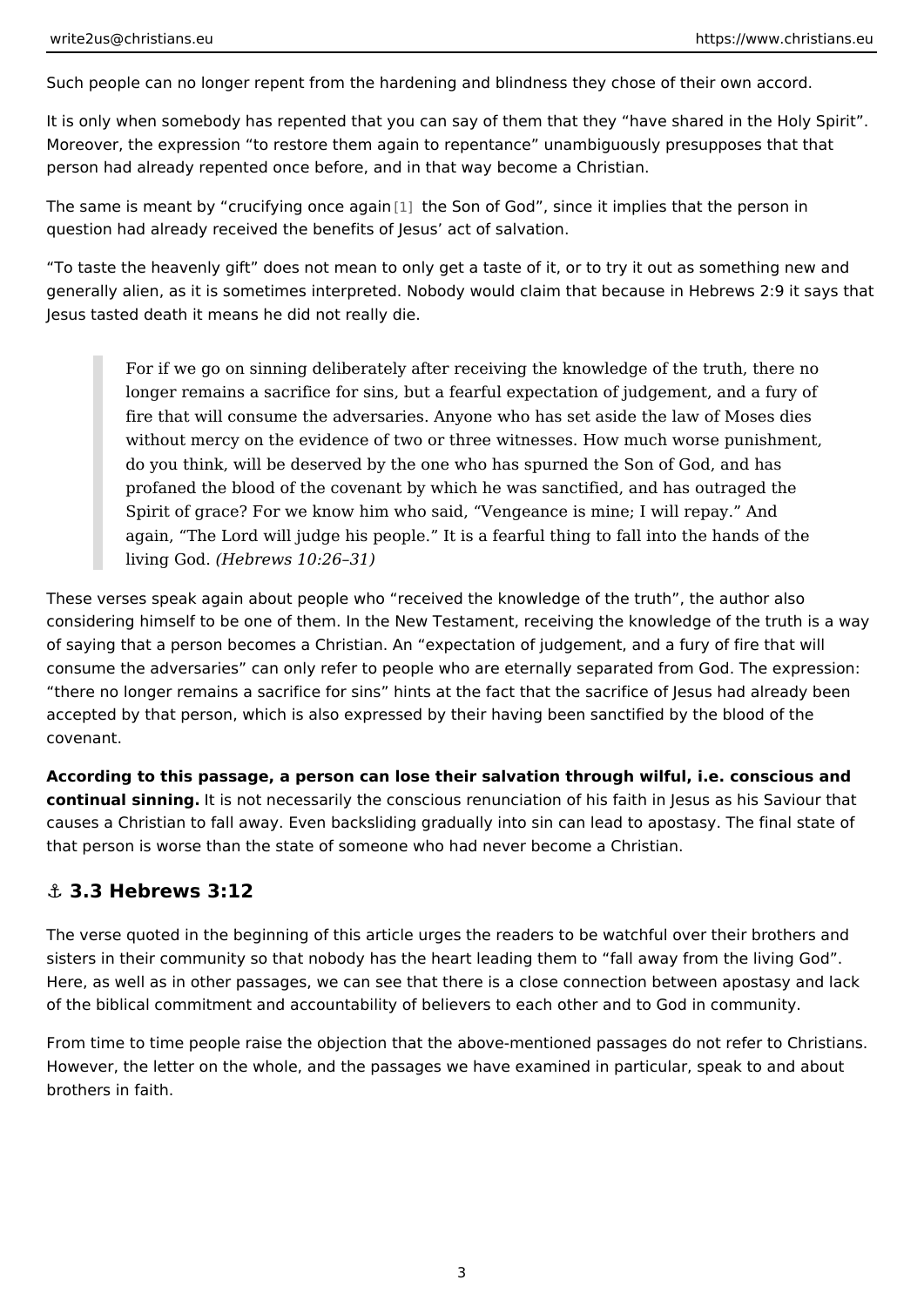<span id="page-3-0"></span>And we desire each one of you to show the same earnestness to have the full assurance of hope until the end, so that you may not be sluggish, but imitators of those who through faith and patience inherit the promises. *(Hebrews 6:11–12)*

This shows that the people this letter is addressed to are not standing before the decision to turn from being mere lip-worshippers to becoming Christians, but they are encouraged to endure till the end, being watchful not to become lazy on the good way which they had already begun.

The writer of this letter addresses his readers as brothers when he is admonishing them. He saw some of them were quite weak in faith but yet he assessed them as Christians. From the admonitions we see that they were in danger of neglecting fellowship and of being entangled and hardened by sin again. As former Jews (hence the title of the letter "Hebrews"), they felt strongly attracted by the temple cult which they had formerly been involved in. They had forgotten the purification they experienced because of their lukewarmness and fear of suffering (Hebrews 10:23–29)

That is why it is not at all possible to derive from the very specific situation described in this letter that the addressees were not Christians.

Besides this, the subtle distinction between "mere lip-worshippers" and Christians cannot be found here, nor in the rest of the New Testament.

## **⚓ 3.4 Apostasy and False Teachings**

You are severed from Christ, you who would be justified by the law; you have fallen away from grace. *(Galatians 5:4)*

**In the New Testament, the warning against apostasy is strongly connected with the appeal to preserve the right teaching,** of which the letter to the Galatians is a good example. At the beginning of his letter, Paul expresses that he is utterly alarmed about the Galatians because they allowed themselves to be drawn away to "another gospel" so easily (Galatians 1:6–9). It is visible from the context of the letter who the deceivers were: Jews who insisted that those from among the Gentiles who turned to Christianity must keep the law of Moses in order to please God.

It was obvious for Paul that turning away from Christ from a living, spirit-led life towards formalistic rituals means "falling away from grace". Inasmuch as salvation is given by God's grace, falling from grace **means the loss of salvation—apostasy.…**

In Galatians 4:11 Paul expresses concern and apprehension about the Galatians, whether he had not laboured on them in vain. If apostasy were at any rate impossible, such anxiety would be completely out of place.

Now the Spirit expressly says that in later times some will depart from the faith by devoting themselves to deceitful spirits and teachings of demons.… *(1 Timothy 4:1)*

As is visible from the letter to Timothy, young Christians were confronted with one more dangerous heresy. An early form of Gnosis (1 Timothy 6:20) had already led some of them to stray from their faith, and made them shipwreck their belief—as was the case with Hymenaeus and Philetus (1 Timothy 1:18–20, 2 Timothy 2:17).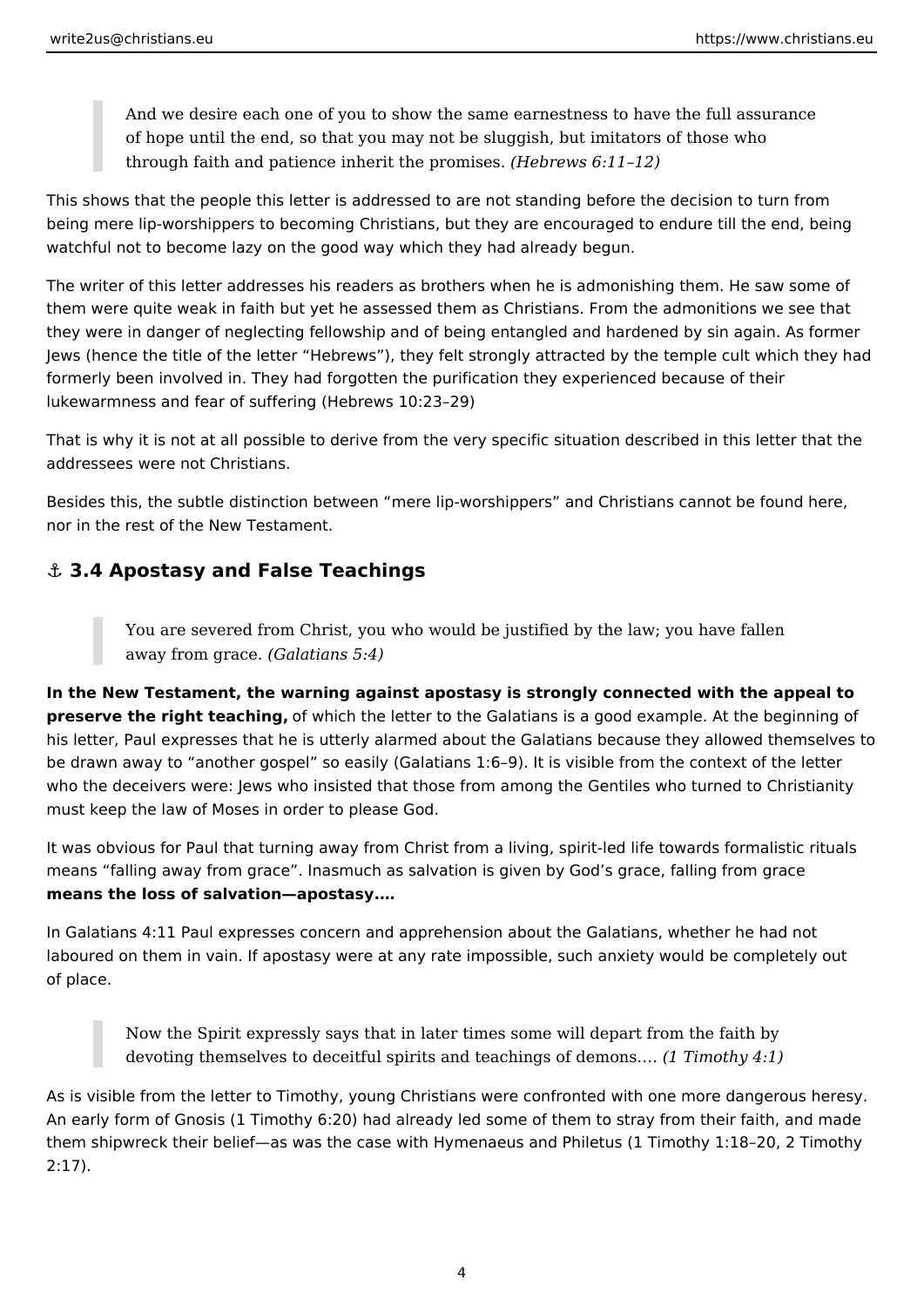<span id="page-4-0"></span>Greed and all sorts of desires led some believers away from the faith, too (1 Timothy 6:6–10, 5:14–15).

## **⚓ 3.5 The Letters of John**

In some cases it might have happened that some who turned away from the faith hadn't been Christians before.

John writes in his letter concerning similar Gnostic heresies:

Children, it is the last hour, and as you have heard that antichrist is coming, so now many antichrists have come. Therefore we know that it is the last hour. They went out from us, but they were not of us; for if they had been of us, they would have continued with us. But they went out, that it might become plain that they all are not of us. *(1 John 2:18–19)*

The conclusion of John that the false teachers had never had the Holy Spirit and as such had never belonged to the community is backed up with the thought that otherwise they would have remained. One could have the impression that John wanted to express certain regularity, as if trying to say that through faithfulness alone it is visible who has been a Christian and who has not. Yet even the expression "antichrist" shows that the persons in question spread heresies themselves and were not merely unfaithful believers. Because John (as shown in passages such as the next one) clearly assumes that the possibility of falling away from God exists, one can see the above situation as an exceptional case. Generally, Gnostics in a misleading way used terms and expressions similar to Christian ones, which, however, they filled with entirely different content. By this it could have been difficult for the young Christians, who were not yet firm enough in the right teaching, to see through them. That is a highly probable reason why John wanted to emphasise: these people had never really repented.

So, the circumstances here are entirely different from those in the following passage:

If anyone sees his brother committing a sin not leading to death, he shall ask, and God will give him life—to those who commit sins that do not lead to death. There is sin that leads to death; I do not say that one should pray for that. *(1 John 5:16)*

John assumes the possibility among brothers that one might commit a "sin leading to death", which means that spiritual death is the result of this sin. Some consistent opponents of apostasy suppose that John did not mean spiritual death but physical death in this verse. But it is virtually impossible that John should have introduced Christians to the truth that one cannot pray for the dead! If this passage does not speak about apostasy, what sense would it make otherwise?

God will grant forgiveness to anyone who repents from their sin, as grave as it might be. If they do not want to repent, even suffering physical death will not change anything as far as their stubbornness goes.

# **⚓ 4 But He Who Endures to the End Will Be Saved**

### **In addition to the verses which directly speak of the danger of falling away from God, many other passages in the New Testament urge Christians to continue in obedience to God.**

Brother will deliver brother over to death, and the father his child, and children will rise against parents and have them put to death, and you will be hated by all for my name's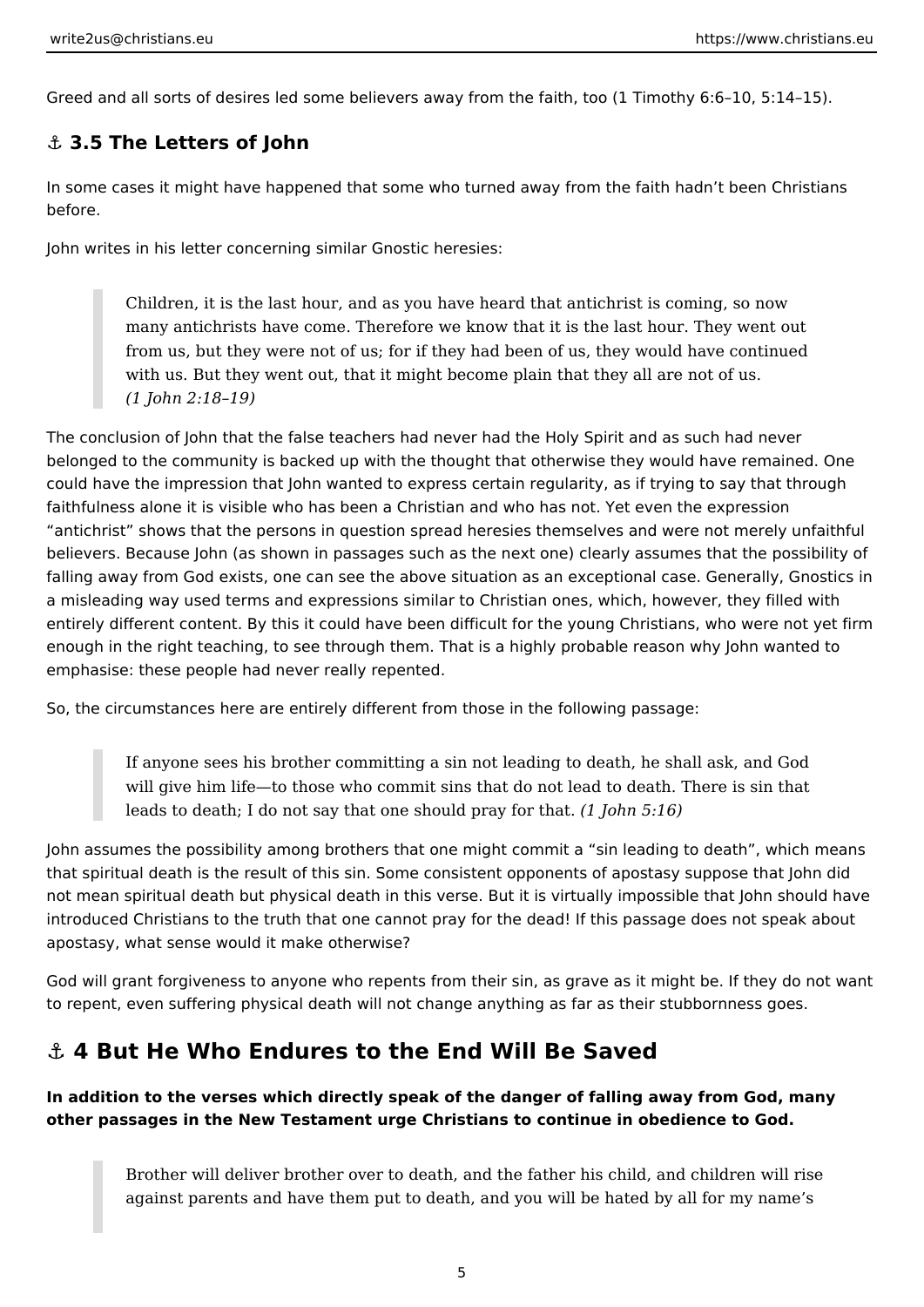sake. But the one who endures to the end will be saved. *(Matthew 10:21–22)*

Other passages that express the same thing are: 1 Corinthians 15:1–2; Colossians 1:21–23; Hebrews 10:35–39.

Some people think that the passages about apostasy express only a serious warning, which, if ignored, will not have consequences, because after all God would not punish those who fell back into sin anyway.

If apostasy really has no final consequences, or is not possible at all, why then do so many biblical texts stress the importance of persevering to the end? God, who is always firm and true in what he says, would not resort to empty threats in order to lead his children to obedience! Educators would agree that this approach to education is unacceptable.

The Old Testament also clearly shows that God does not count someone's previous sins against them if they repent from their godlessness. On the other hand, someone's righteousness cannot help them if they once again turn away from the truth.

But when a righteous person turns away from his righteousness and does injustice and does the same abominations that the wicked person does, shall he live? None of the righteous deeds that he has done shall be remembered; for the treachery of which he is guilty and the sin he has committed, for them he shall die. *(Ezekiel 18:24)*

Why were there such severe punishments in the Old Testament?

Are they not meant to educate us to shun sin and to abstain from it in order to avoid its devastating spiritual consequences, namely the hardening of one's heart and separation from God.

# **5 Verses Which Are Often Used As Counter-Arguments Against Apostasy**

What then shall we say to these things? If God is for us, who can be against us? He who did not spare his own Son but gave him up for us all, how will he not also with him graciously give us all things? Who shall bring any charge against God's elect? It is God who justifies. Who is to condemn? Christ Jesus is the one who died—more than that, who was raised—who is at the right hand of God, who indeed is interceding for us. Who shall separate us from the love of Christ? …For I am sure that neither death nor life, nor angels nor rulers, nor things present nor things to come, nor powers, nor height nor depth, nor anything else in all creation, will be able to separate us from the love of God in Christ Jesus our Lord. *(Romans 8:31–35,38–39)*

This passage is about God's faithfulness to his children. When a Christian remains faithful to God no third party, no alien power, nor even death itself, can isolate them from God.

It is God's plan that each Christian remains firm to the end, and he gives each of us the necessary strength to do this.

But this passage does not aim at explaining what happens when this person is no longer ready to fight against sin and isolates themself from God. We cannot expect that each promise of God is accompanied by a complete list of terms and conditions or conditions of liability.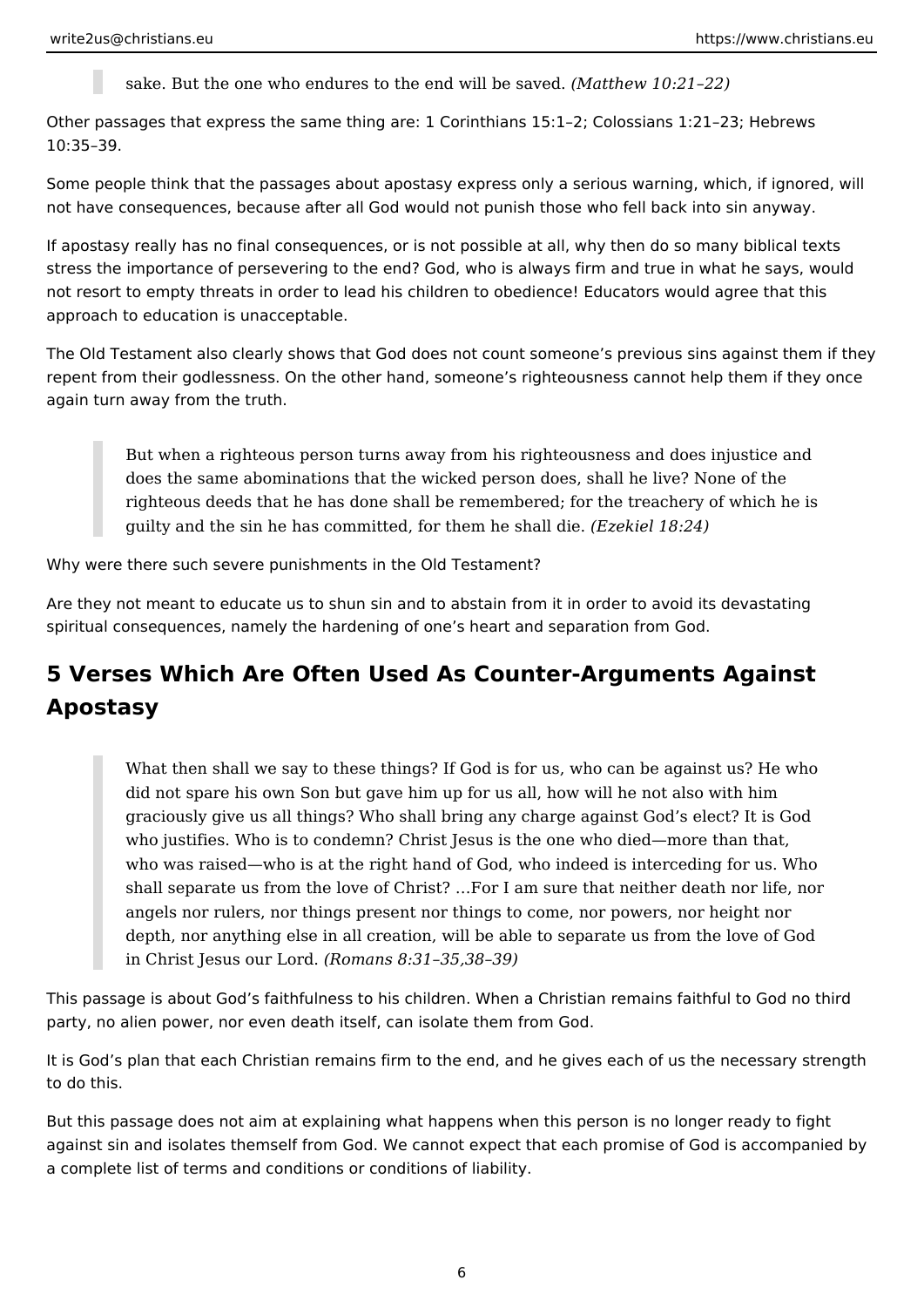<span id="page-6-0"></span>And this is the will of him who sent me, that I should lose nothing of all that he has given me, but raise it up on the last day. *(John 6:39)*

It is clear that God does not want any Christian to be lost. Despite this, he does not encroach upon decisions made of our own will, since he gave us our free will because he loves us. His sovereignty is not compromised by this in any way.

According to 1 Timothy 2:4 it is God's will that all people come to recognize the truth and are saved through it. If this is God's will, why does it not happen? The answer is that most people do not want to change their lives. In the same way Christians can lose their faith if they do not want to live with God anymore, that is, when they love sin more than the one who can protect them from it. Why should there be a different standard for Christians? God shows no partiality—even towards those who had once repented but are now no longer ready to live a life of repentance.

My sheep hear my voice, and I know them, and they follow me. I give them eternal life, and they will never perish, and no one will snatch them out of my hand. *(John 10:27–28)*

This verse also speaks about God's faithfulness. The expression "snatch them out of my hand" shows that Jesus speaks about external influences. God will enable us to remain faithful if we ask HIM for help. Jesus will not, however, keep us in his hand by force against a clear expression of our will which is manifested in the way we live.

In him you also, when you heard the word of truth, the gospel of your salvation, and believed in him, were sealed with the promised Holy Spirit, who is the guarantee of our inheritance until we acquire possession of it, to the praise of his glory. *(Ephesians 1:13–14)*

And do not grieve the Holy Spirit of God, by whom you were sealed for the day of redemption. *(Ephesians 4:30)*

The Holy Spirit as deposit or guarantee is compared with a seal. The image of a seal was used to express validation, the putting into force or reaffirmation of something, and was perhaps also a sign of identification. However, a seal is not something you cannot break—as if a person would be forced to remain God's possession. Breaking the seal has an effect. It is true that God's intention is to grant Christians not only the deposit but also the full volume of the reward—eternal salvation. Paul emphasizes God's intention in saving us time and time again in order to strengthen the disciples.

Thus, the aim of this passage is not to say something about whether or not a person can fall away from God, but to encourage those who want to live as Christians.

## **⚓ 5.1 A Child of God**

Some people use the comparison of relationship to God with a "parent-child" relationship in order to reason that also the relationship "God-believer" cannot be made invalid either. The expression to "be God's child" is a picture, and not every aspect of this picture (relationship of a human father with his child) can be referred to the relationship with God. For instance, nobody can choose to become the child of a human father, although this is the case with becoming a child of God.

**In fact, even a person who falls away from Him will always remain his creation, as much as he or she remains a child of their parents even if there is no relationship between them anymore. However, just as only those who accept and welcome Jesus can become children of God, only**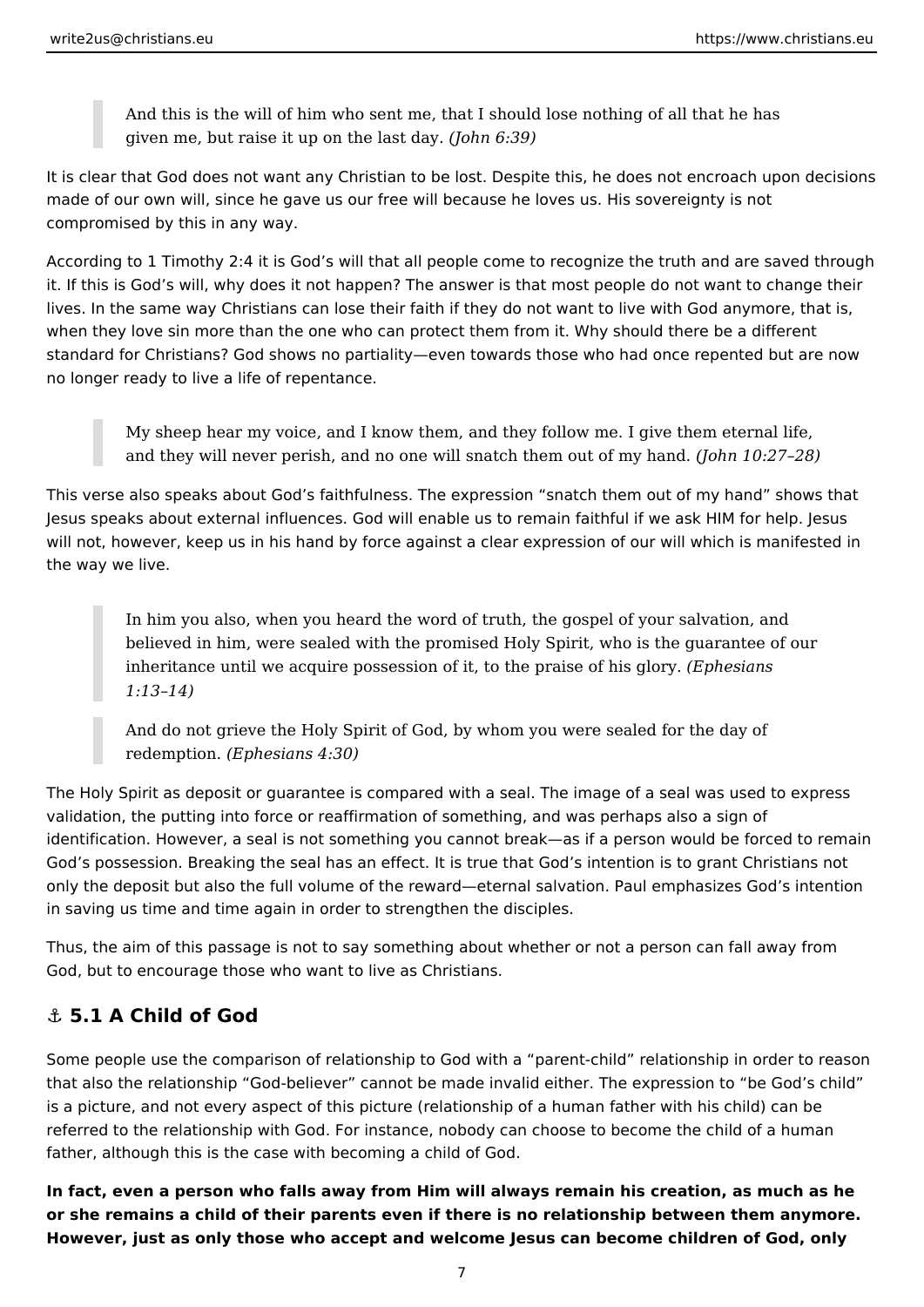<span id="page-7-0"></span>**those who remain true to Him can be saved.**

# **⚓ 6 Common Reasons for Rejecting the Teaching of Apostasy**

## **⚓ 6.1 A Lack of Interest in Others**

We can only make others aware of the things that we ourselves are ready to live out. When newcomers join the faith, are they really given satisfactory and clear examples of what the full extent of discipleship means and what it looks like in everyday life?

Many neglect fellowship. Private matters are more important than spiritual ones, and the responsibility for others is shifted onto a narrow circle of leaders—if at all. As a result, many show very little self-assessment and recognition of sin, others are not challenged to give up sins, and still others fall back into past sins.

Understandably, under such conditions it is difficult—and sometimes also wrong—to see someone who lives in sin as having fallen away from God. There are also cases in which someone that went away turns back and starts anew. In this case the question arises as to whether such a person repented before at all. These and other cases often give rise to the wish that it is impossible to fall away from God.

It is wrong though, to assess the situation in the New Testament through the perspective of this kind of experience and to arrive at the conclusion that ALL who turned away from faith were never Christians. The following passage is not the only one that clearly contradicts this idea:

For if, after they have escaped the defilements of the world through the knowledge of our Lord and Saviour Jesus Christ, they are again entangled in them and overcome, the last state has become worse for them than the first. For it would have been better for them never to have known the way of righteousness than after knowing it to turn back from the holy commandment delivered to them. What the true proverb says has happened to them: "The dog returns to its own vomit, and the sow, after washing herself, returns to wallow in the mire." *(2 Peter 2:20–22)*

## **⚓ 6.2 Giving Up the Fight Against Sin**

If God is not the most important thing in a person's life, they will not have enough love to fight against sin with the determination Jesus taught either: "And if your eye causes you to sin, tear it out and throw it away." (Matthew 18:9). If that consistence in fight is too much for them, it will be even nearer to them to wish for the certainty that they can never abandon God.

# **⚓ 7 False Teachings**

## **⚓ 7.1 The Understanding of Grace**

God works in us "to will and to act" so no one can boast to him about what they have done. What is there that we could give, that we did not receive? Yet no one can grasp that grace fully unless they endeavour with all their strength to put their whole life at the disposal of the Creator.

Whoever thinks that God—without our own acting—does everything at the right time to grant us eternal life; whoever, consequently, builds up a comfortable life on that idea and dismisses as legalistic or self-righteous those who strive to live up to the commandment of Christ; such a person has not really understood what